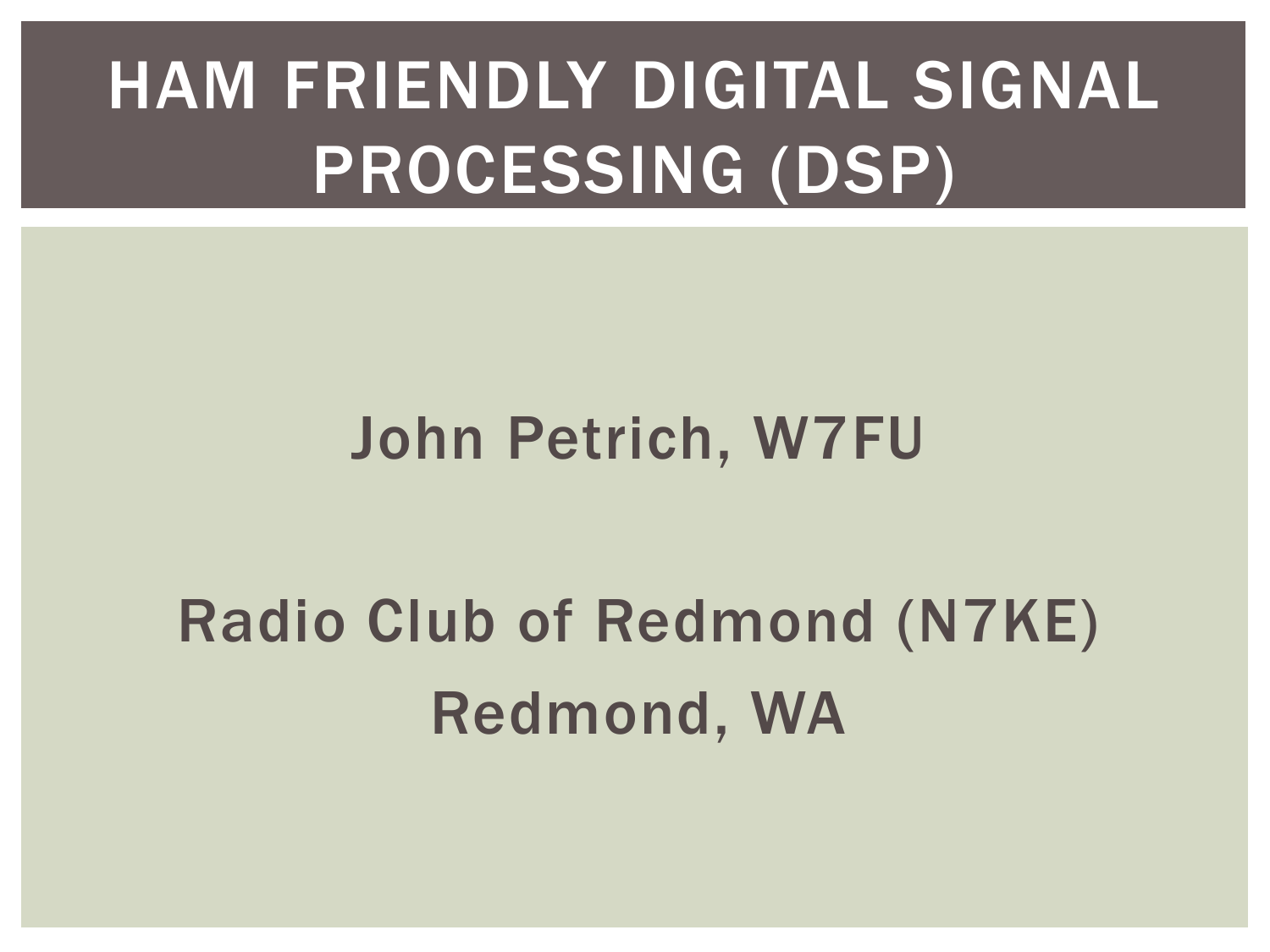# SESSION OUTLINE

■Overview of Ham Friendly Digital Signal Processing (DSP)

**•Demonstration of an easy to use, DSP** program development environment

**"DSP for Software Defined Radio (SDR):**  SDR architecture and DSP DSP performance Compatible front end hardware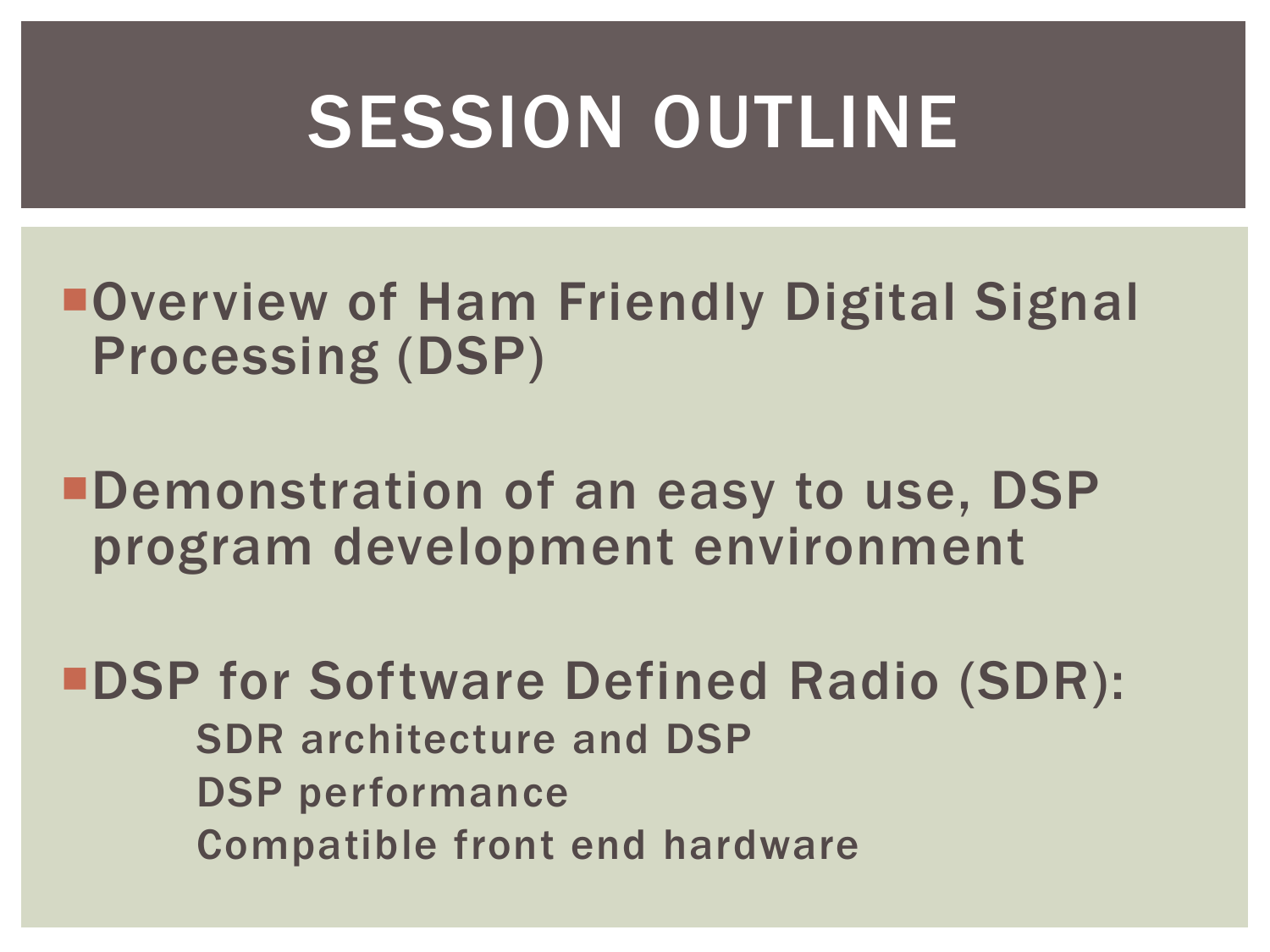# BANNER YEAR FOR DSP/SDR

¡New releases of affordable graphical DSP software

¡New "ham friendly" DSP text books

¡New advanced technology SDR 'front ends' based on a high speed sampling and FPGA architecture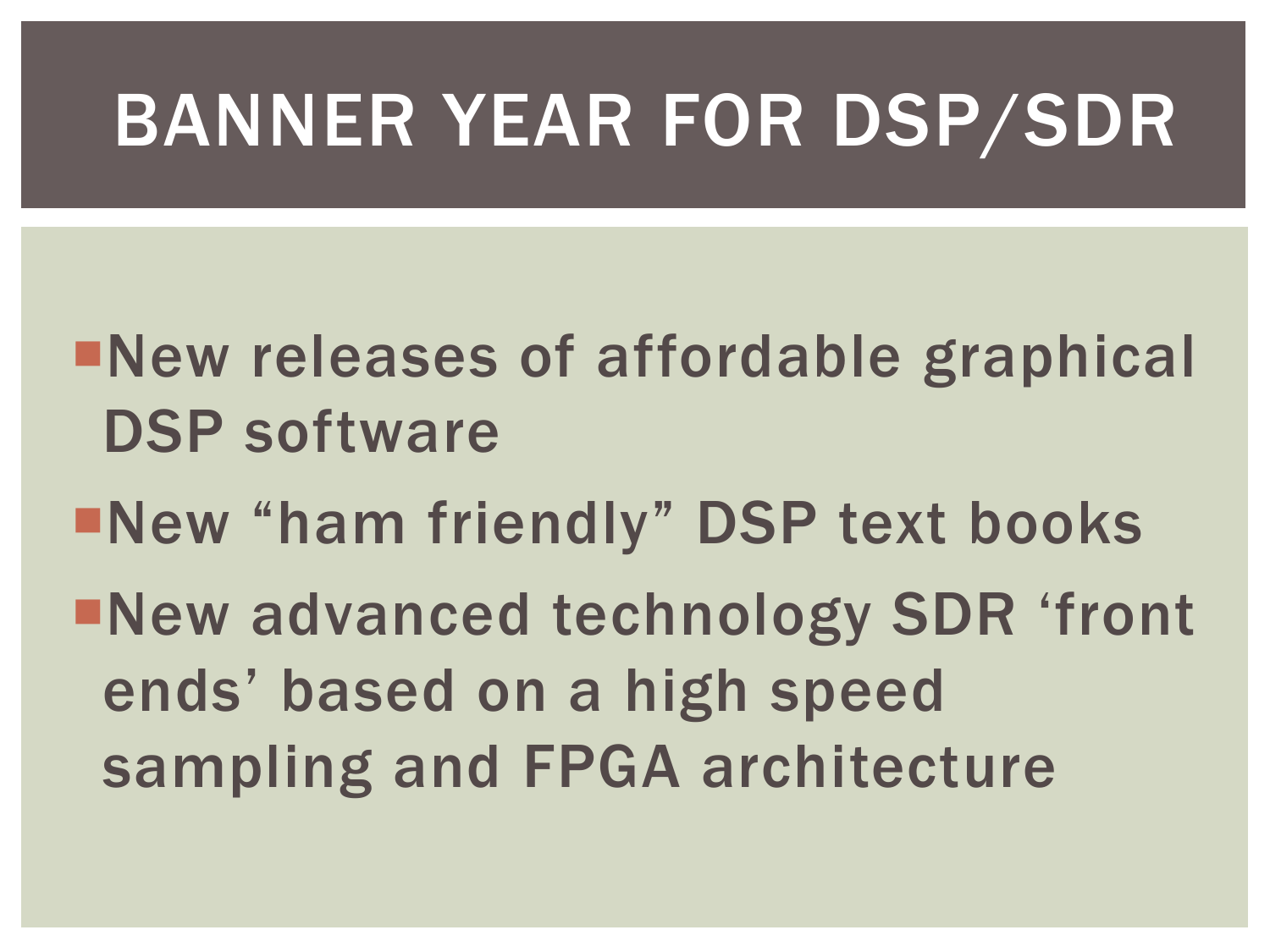# HAM FRIENDLY DSP

- ¡Why should Hams consider DSP projects? **≻DSP** is a major area for modern radio innovation, necessary component of SDR building projects
	- **≻DSP software program development** environments now available at no cost, suitable for building working radios
	- $\triangleright$  DSP software is the modern equivalent of the soldering iron of yesteryear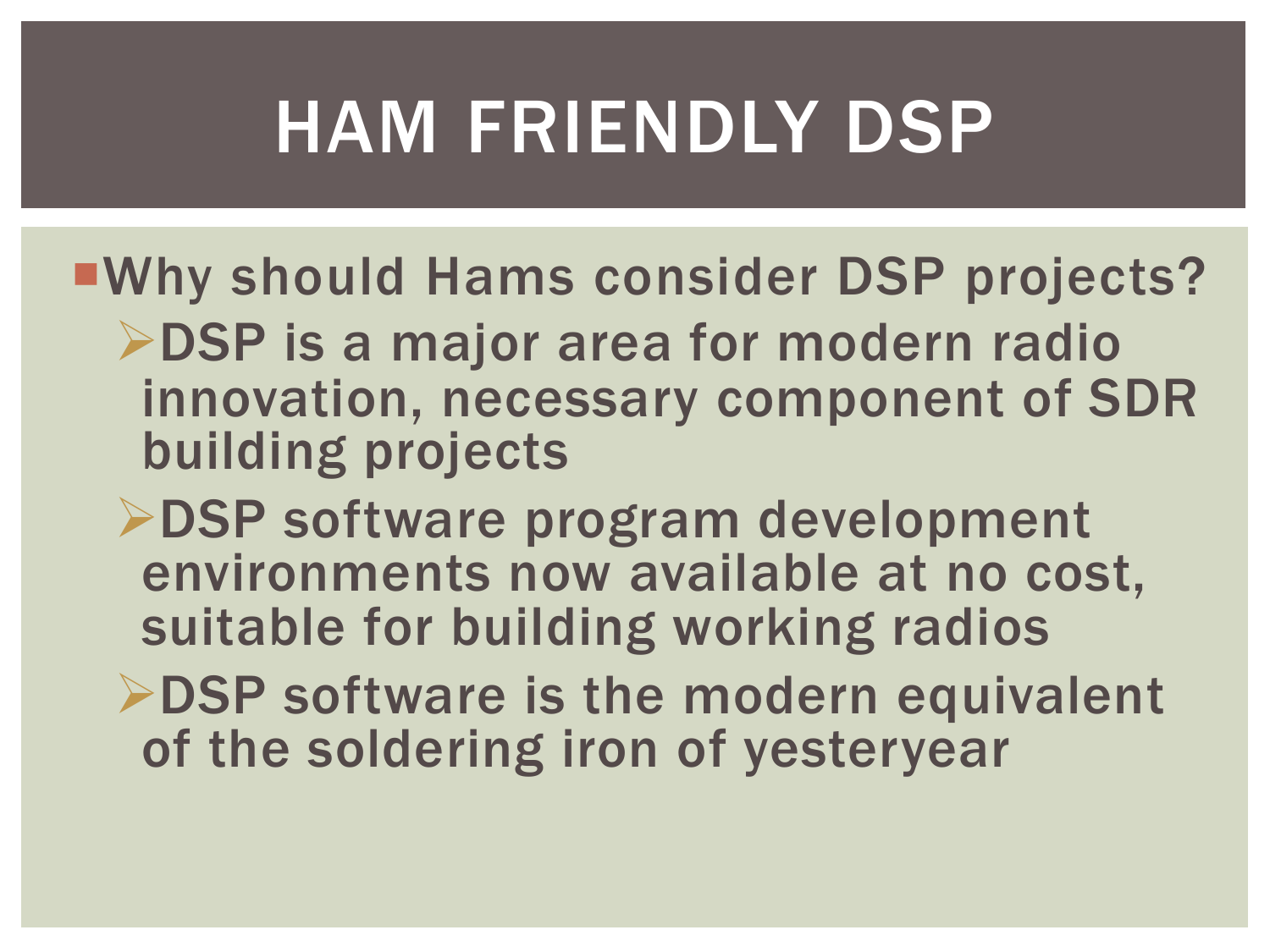# HAM FRIENDLY DSP

- **"DSP software provides learning and** building opportunities for Hams
	- **Example 2 Advances computer skills**
	- $\triangleright$  Hands on education in signal processing technology
	- $\triangleright$  Hands on experience at building radios that work
	- $\triangleright$  Opportunities to experiment with advanced DSP techniques, e.g., digital modulation, spectrum monitoring, radar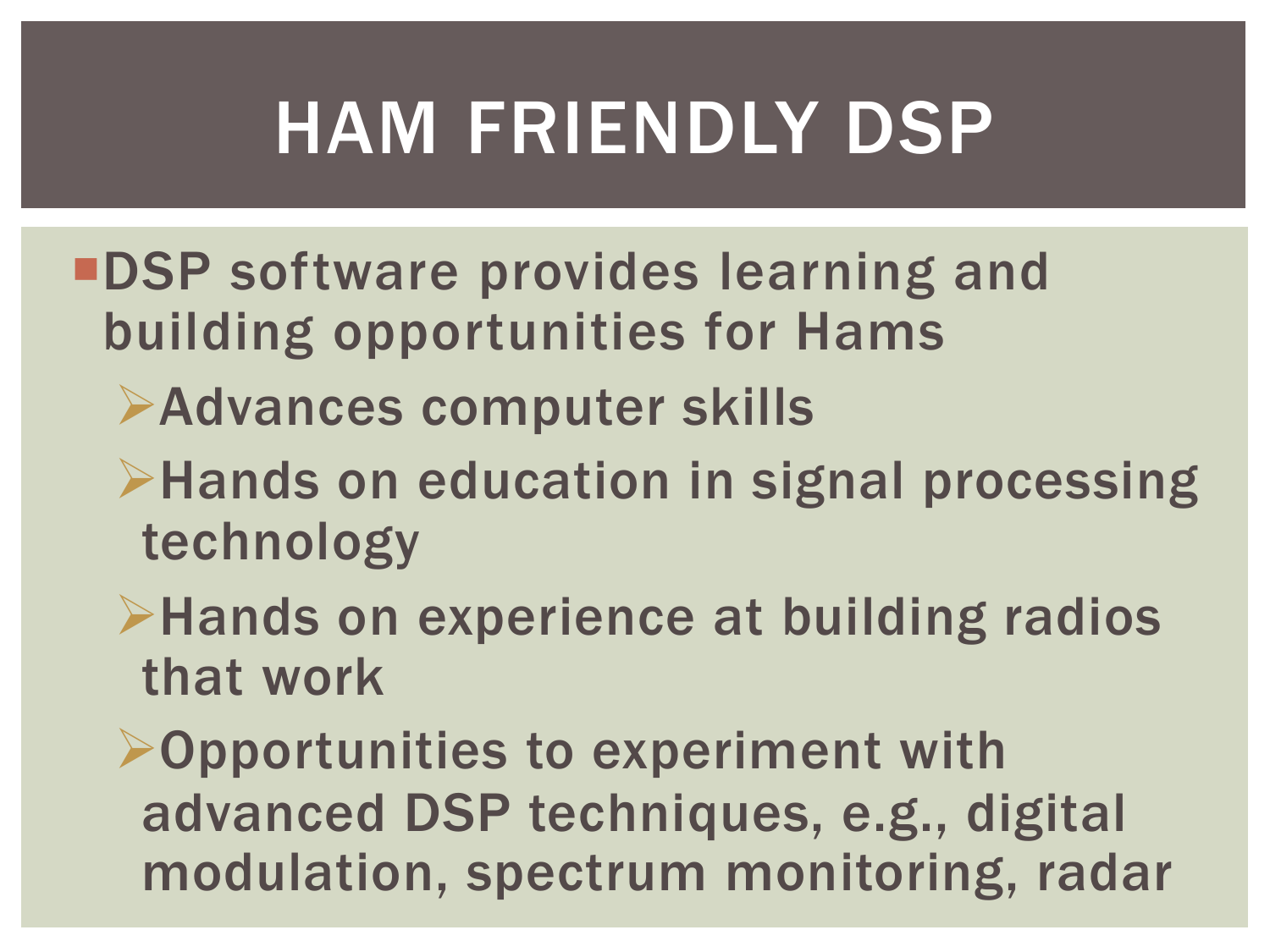# GNU RADIO DSP LIBRARY

- ¡GNU Radio is an *open source* library of DSP functions written in C++ to maximize computation speed and efficiency, with a Python shell
- **GNU Radio Companion (GRC) is the** graphical user overlay *on top* of GNU Radio. GRC permits visualization and manipulation of DSP functions (a.k.a. algorithms) without learning a programming language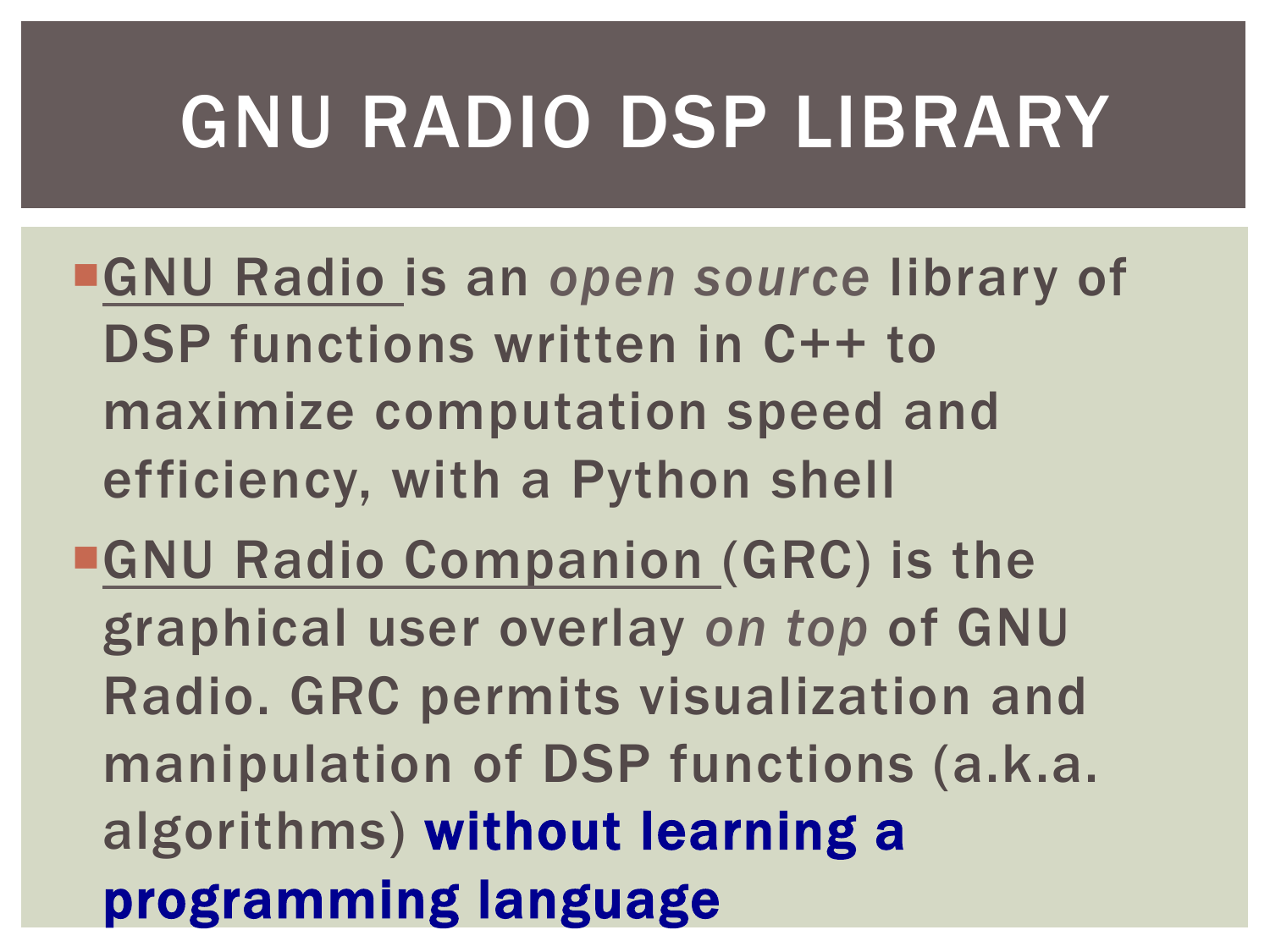# GNU RADIO COMPANION (GRC)

**GRC and GNU Radio permit real-time** signal processing suitable for use in functioning receivers/transceivers

**EGRC is designed for hands on, trial and** error experiments with DSP. Make a mistake? Change an algorithm or a parameter. Adjust parameters while operating the DSP-enabled SDR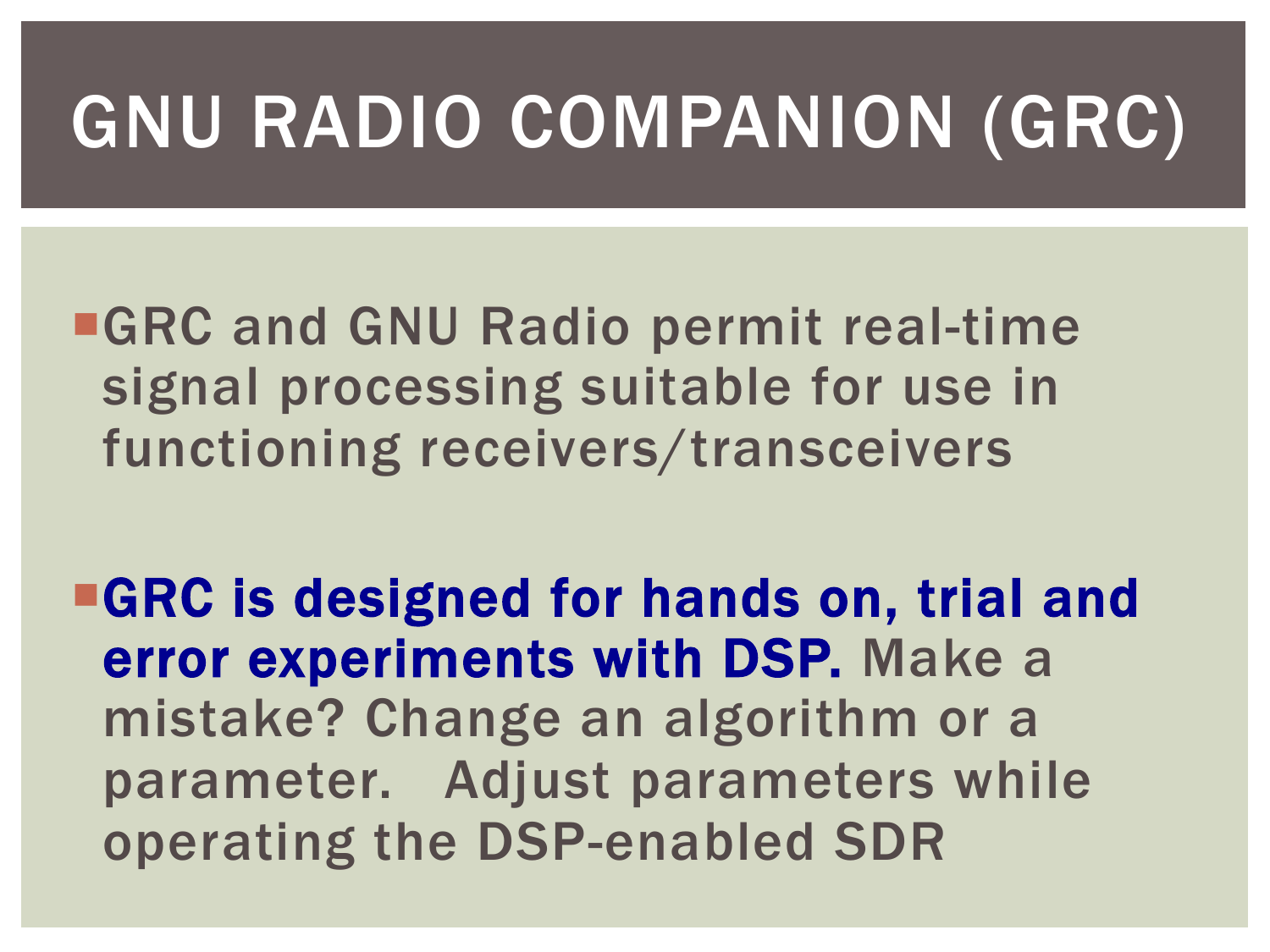# GRC DEMONSTRATION

- ■Main screen, work space, DSP library
- ¡Move and link DSP blocks, execute a DSP program
- **Examplementation**
- **EMixer(multiplier) implementation**
- **EMixer plus filter implementation**
- **Examplifier (multiply) implementation**
- **FM demodulation using TV Dongle to** receive FM broadcasts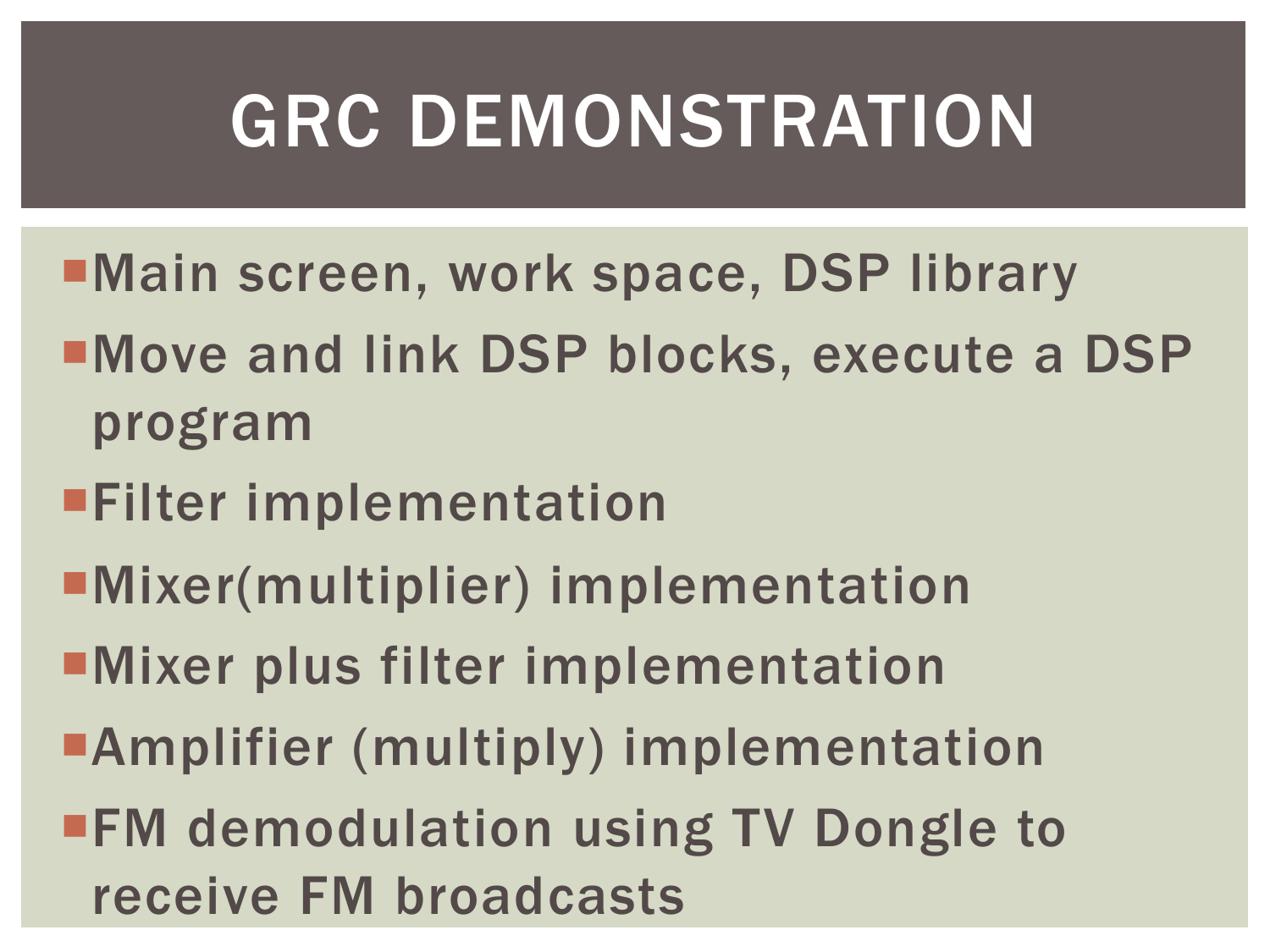### SDR Q & A

# Q: Why do Hams care about DSP?

### A: To build SDRs, of course!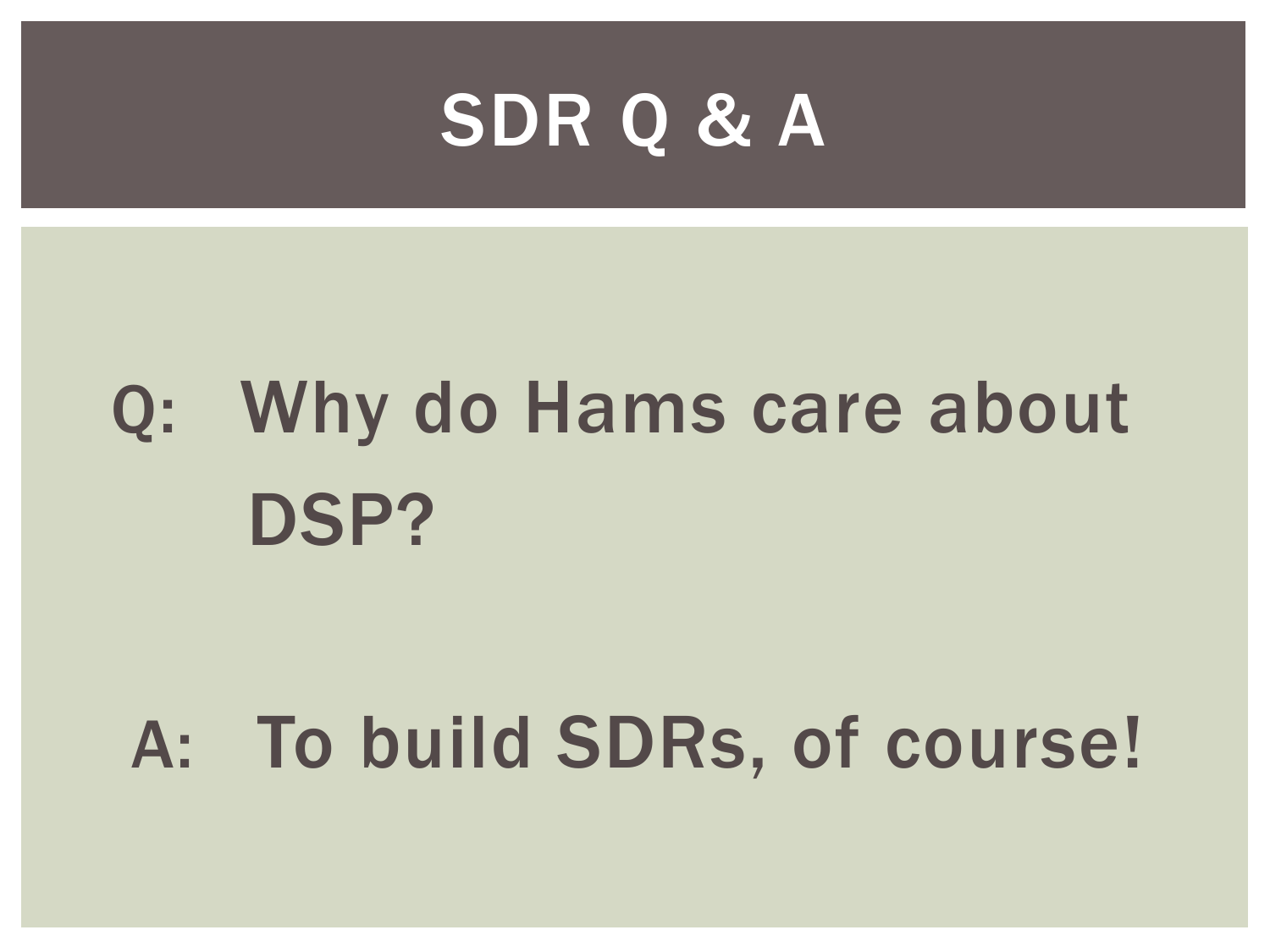# 3 EASY STEPS TO BUILDING A DSP FOR YOUR SDR

- 1. Learn the basics of DSP theory and practice
- 2. Learn to use GRC and the GNU Radio software library to author your own DSP
- 3. Link the DSP you authored to an available "front end" of your choice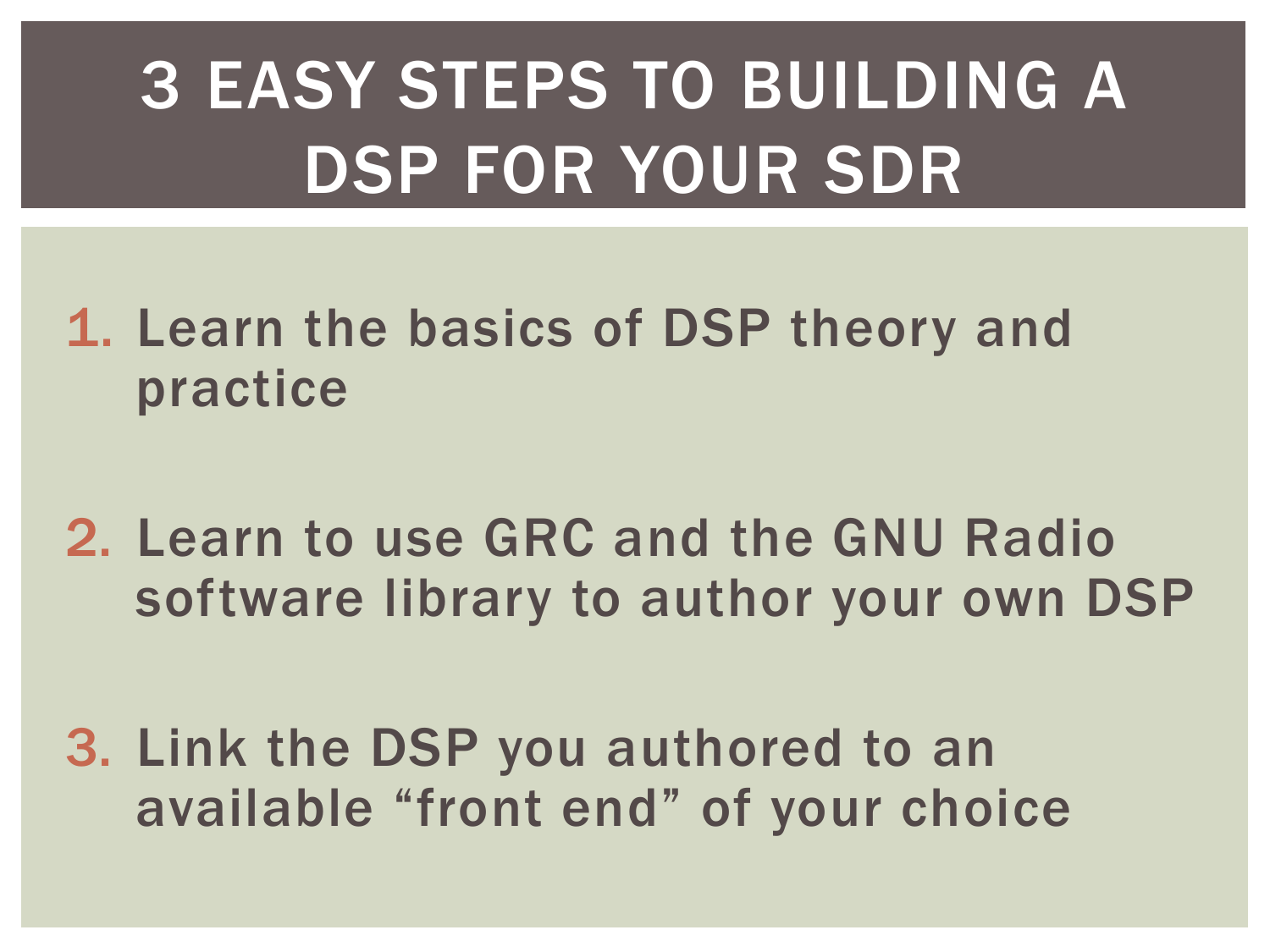### SDR 101

¡SDRs require both a hardware "front end" and the software DSP "back end" to function. A key component is the software link with the DSP

**SDR** "front ends" provide the I & Q signals ready for DSP

■ SDR "front ends" are increasingly complex and difficult for Ham level building projects. High performance "front ends" readily available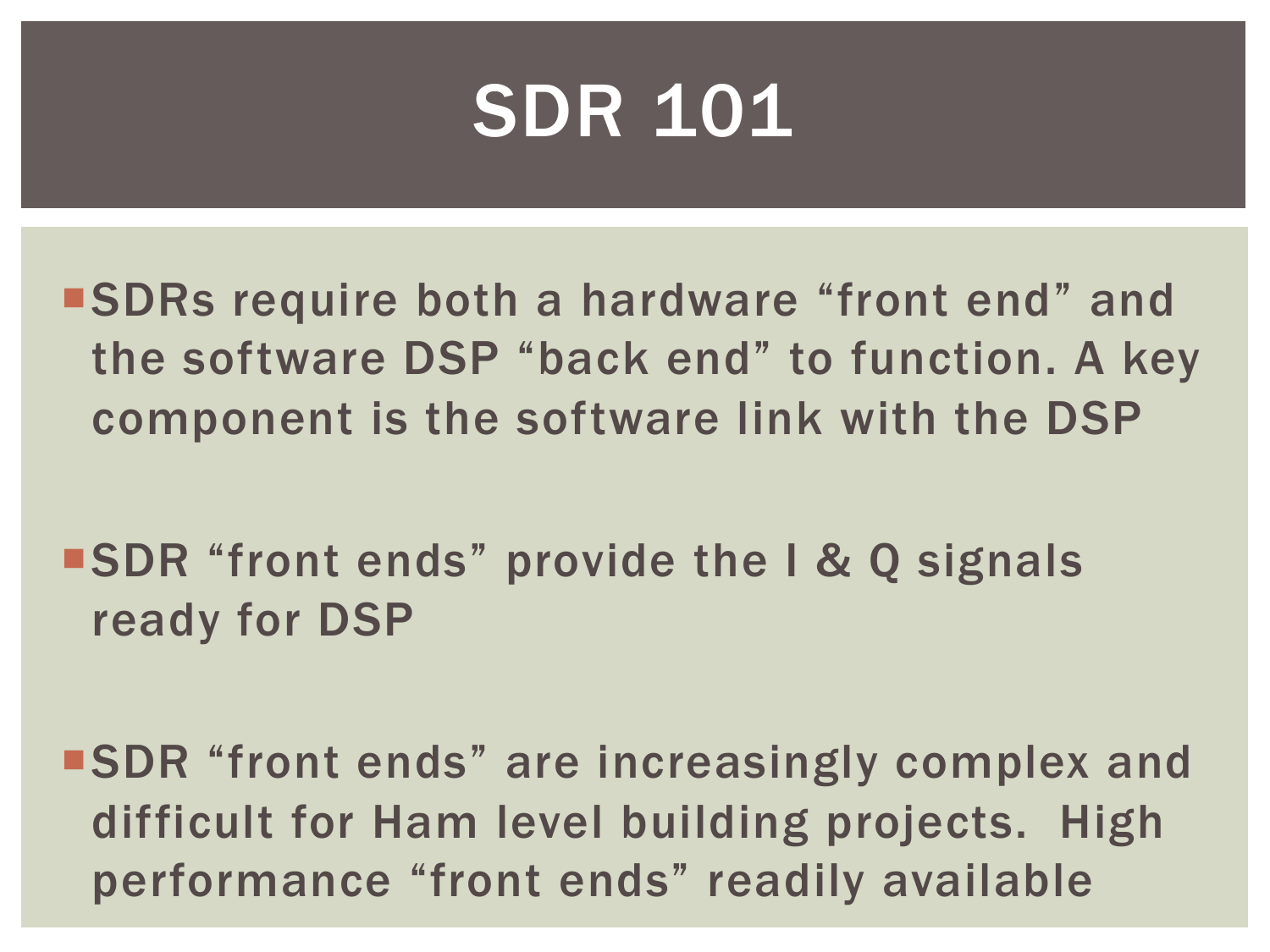#### ANALOG VS. DIGITAL SIGNAL PROCESSING TRADITIONAL ANALOG RADIO

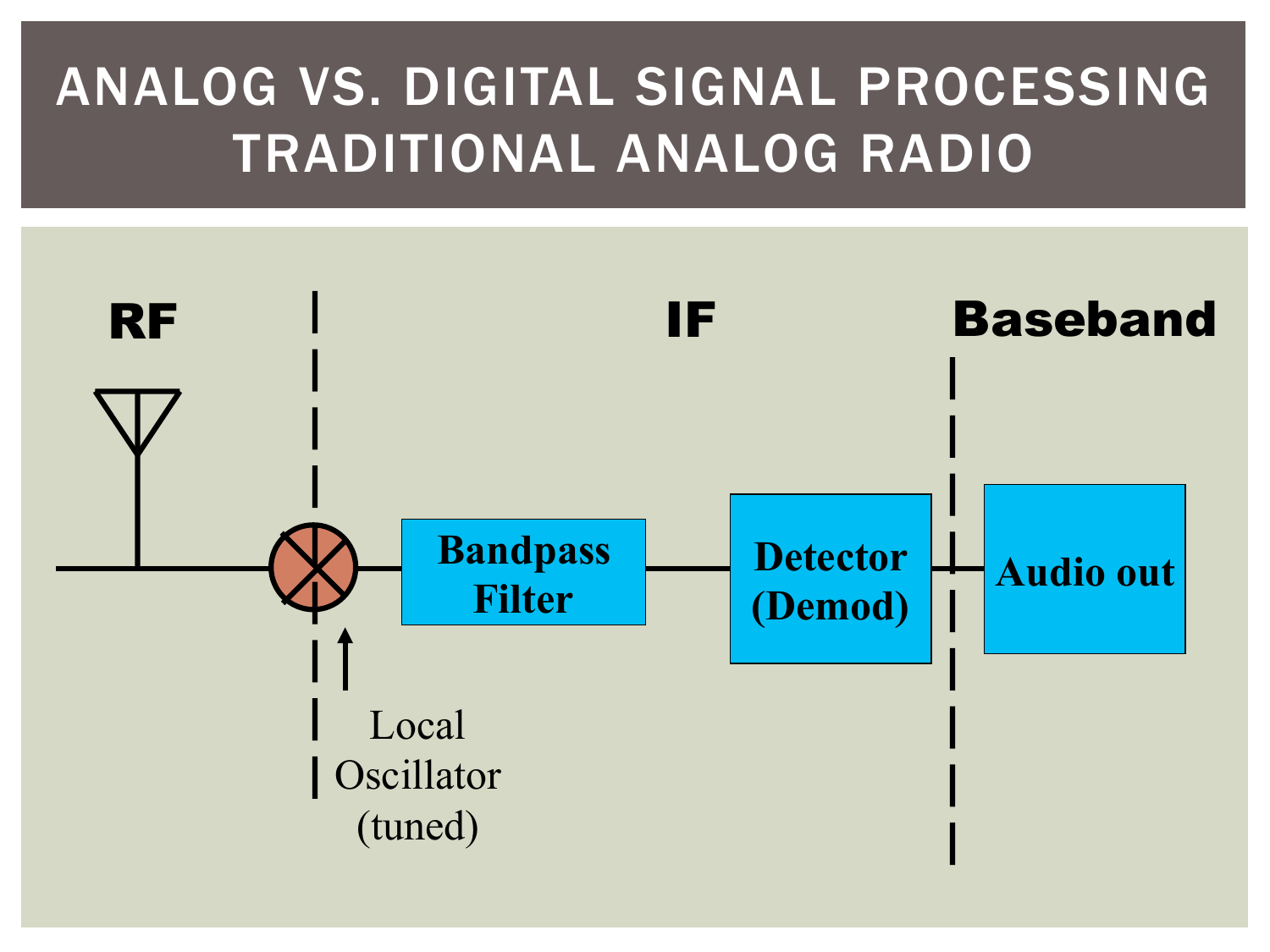#### ANALOG VS. DIGITAL SIGNAL PROCESSING MODERN COMPLETELY DIGITAL SDR

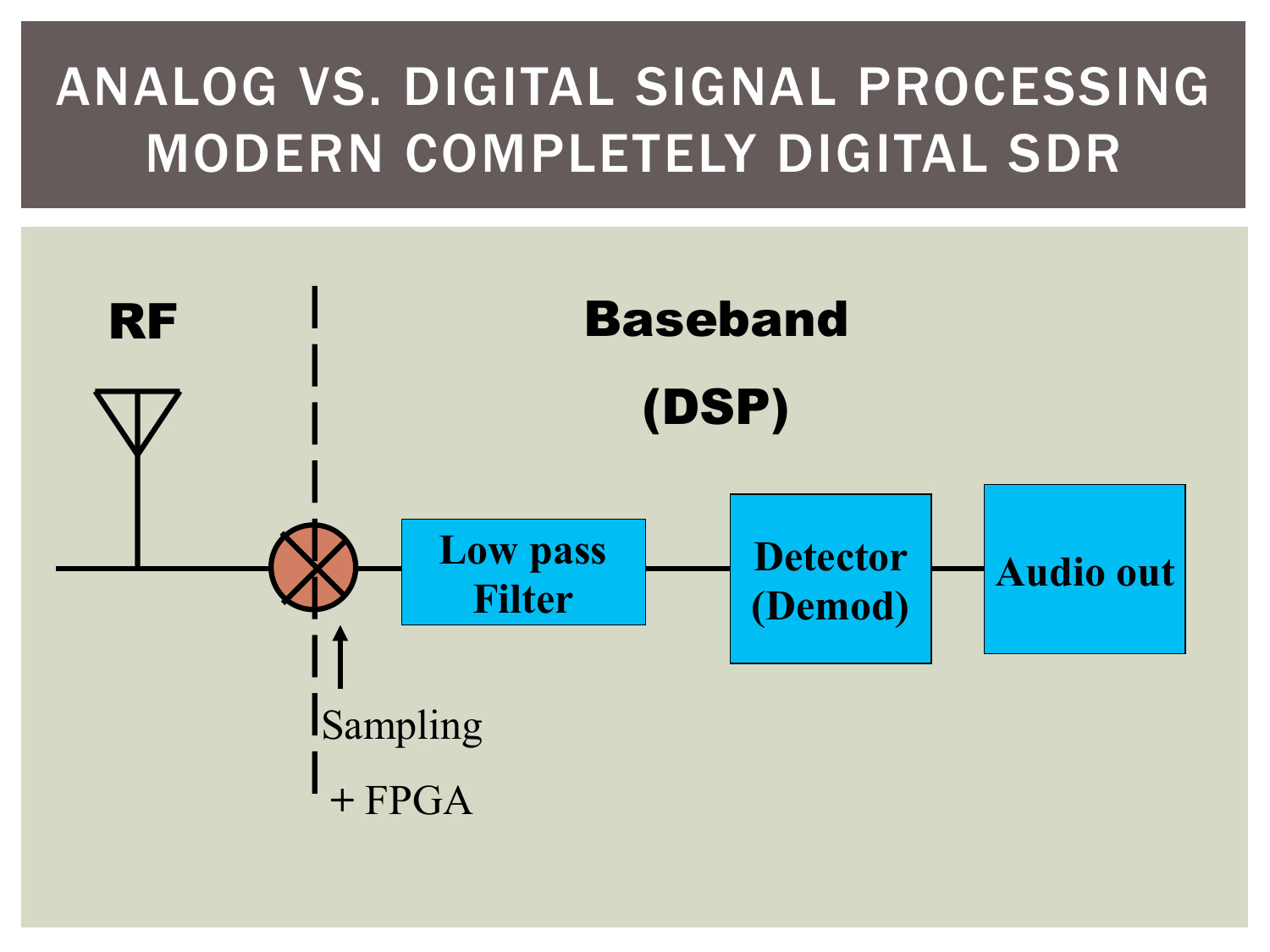# ANALOG VS. DIGITAL SIGNAL PROCESSING

- **Signal flow is the same**
- **Analog SP occurs at RF and IF frequencies**
- ¡Digital SP (DSP) comprises the signal processing that occurs at baseband, near 0 Hz
- **Earth SPs use the same components with** sometimes different names:
	- ■analog mixer a.k.a. digital multiplier
	- ■analog amplifier a.k.a. digital multiply
	- ■analog detector a.k.a. digital demodulator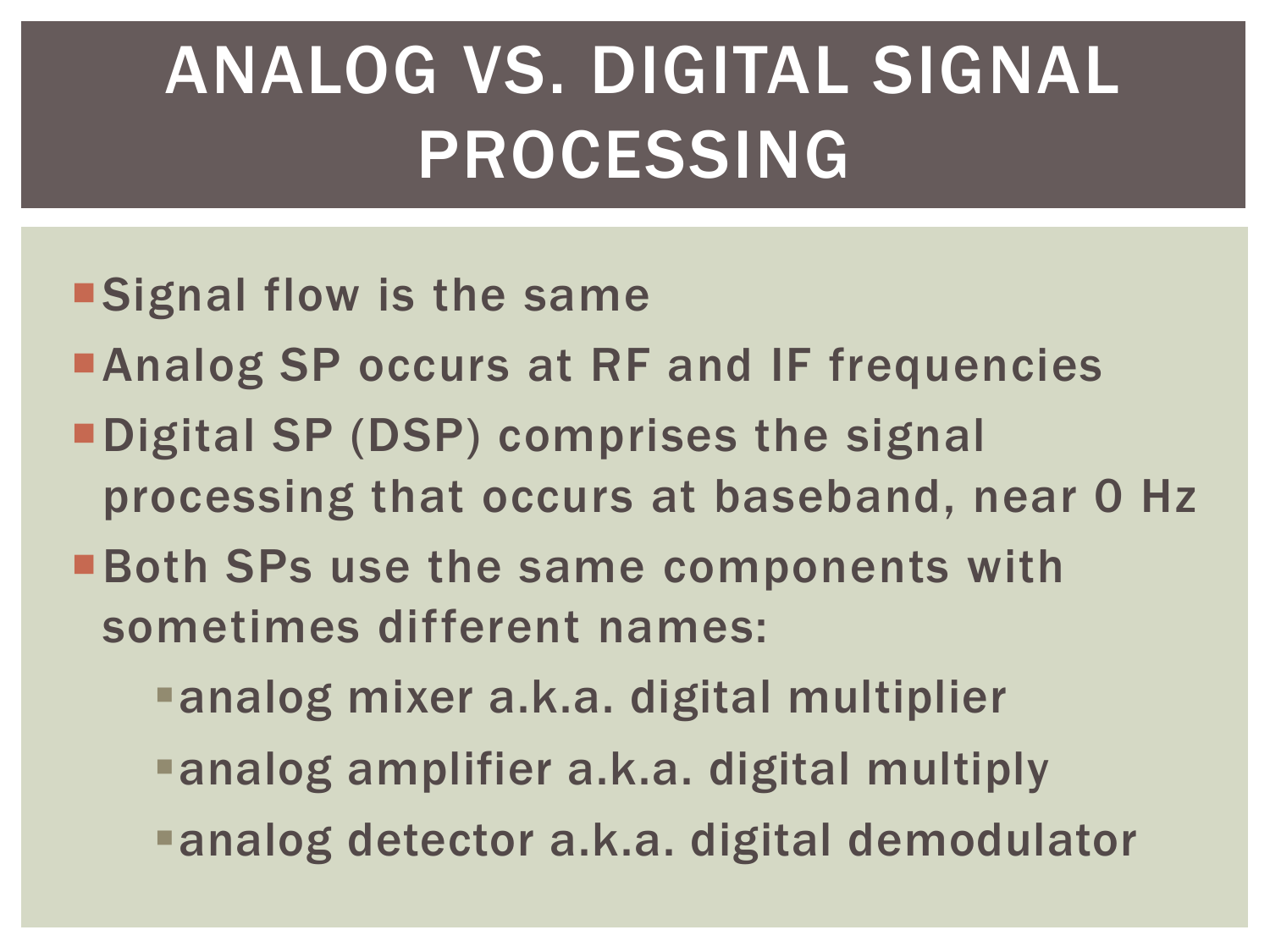### DSP CHARACTERISTICS

**•DSP begins after the RF signal sampling** and A/D converter (The SDR "front end" creates the digitized I&Q signal for the DSP that follows)

**<u>■DSP</u>** processing components are implemented as mathematical algorithms and resolved as math problems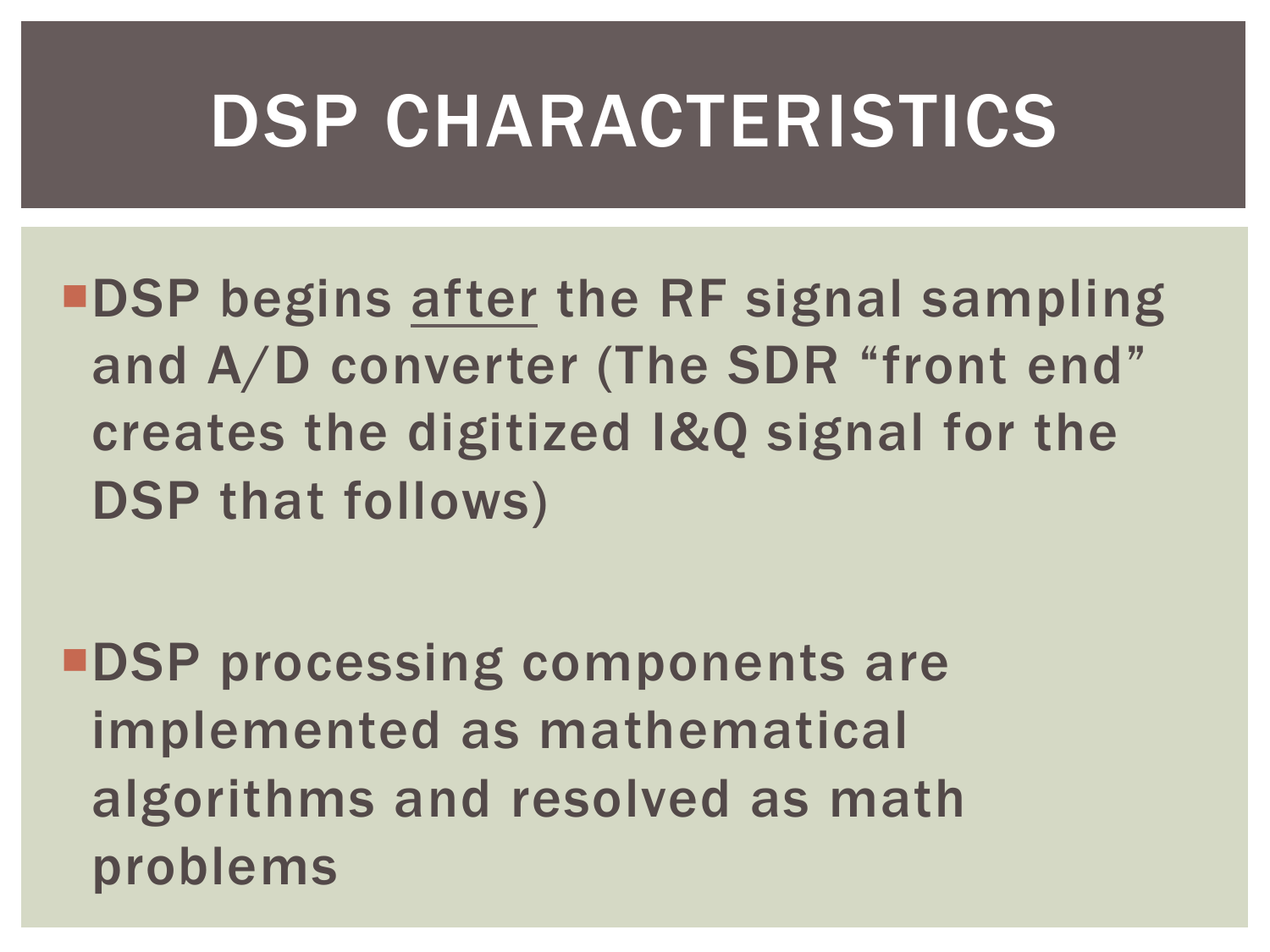### DSP CHARACTERISTICS

**Example 2 Is a DSP involves selecting the** proper algorithm, assigning the proper math parameters and linking the algorithms

**<u>■DSP</u>** always accompanied by some processing latency. Expect your DSP signal to be delayed as it processes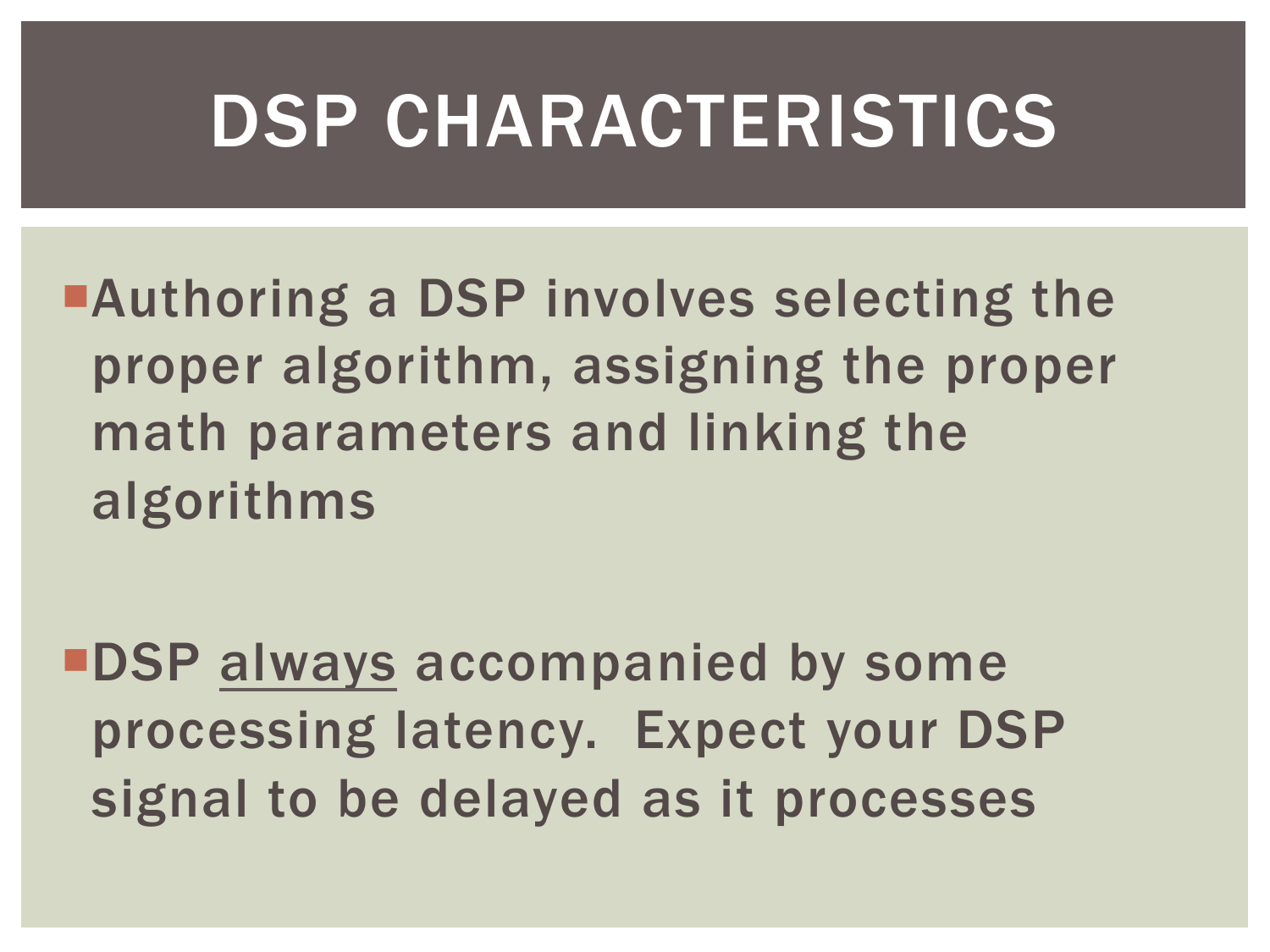### DSP BENEFITS

- **"DSP provides significantly increased** precision compared to Analog SP, e.g., "perfect" filter
- **"DSP signal processing easily** accomplishes what in the Analog SP world may be difficult or impossible
- **<u>■DSP</u>** is easily modified using a computer and does not require the use of physical and often expensive radio components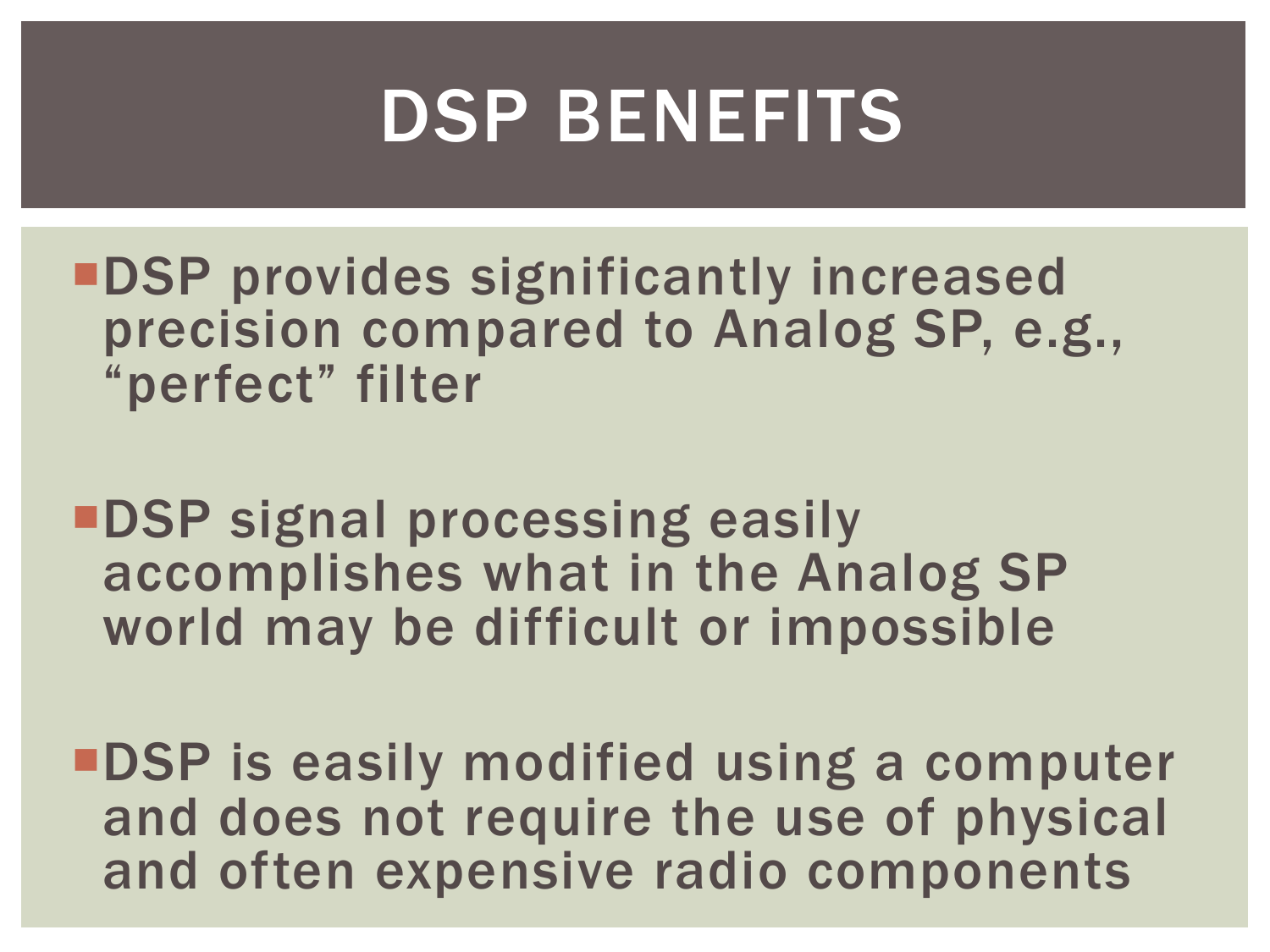### EXAMPLES OF GRC COMPATIBLE SDR "FRONT ENDS"

HPSDR Hermes Tx & Rx ~\$895 SDRstick<sup>tm</sup> Tx & Rx \$579 FUNcube Dongle Rx only ~\$120 TV Dongle Rx only ~\$20

- 
- Ettus USRP Tx & Rx ~\$1700
	-
	-
	-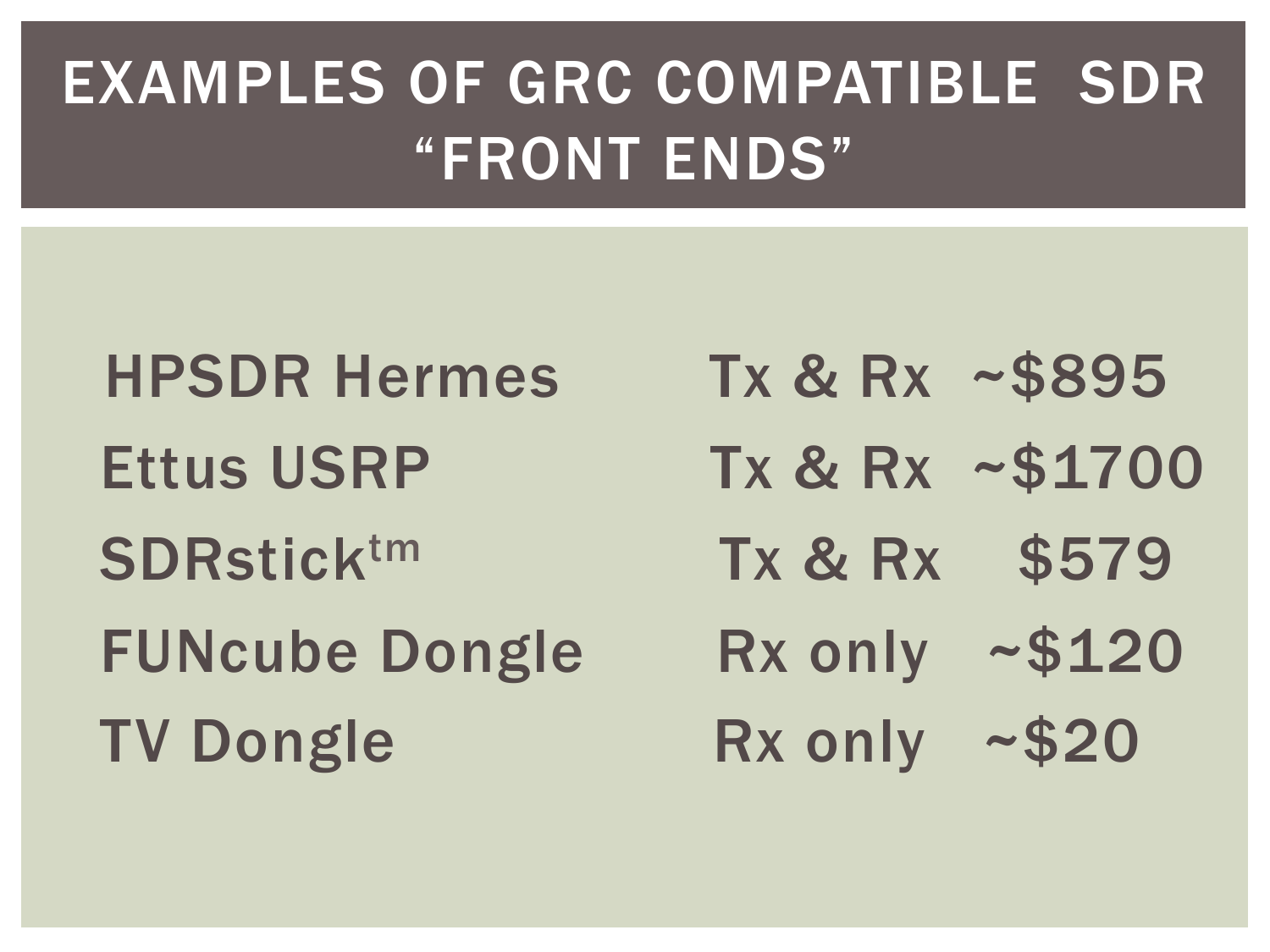### **SUMMARY**

**GRC Leverages What Hams Already Know! DSP** processes are essentially the same as traditional Analog signal processes

**GRC is Easy for Hams to Learn! DSP authoring** is easy to learn and in reach, the result of modern graphically rendered DSP programs

**• Hams are Empowered to Build/Design the** "Back End"! Don't forget, DSP is the "other half" of an SDR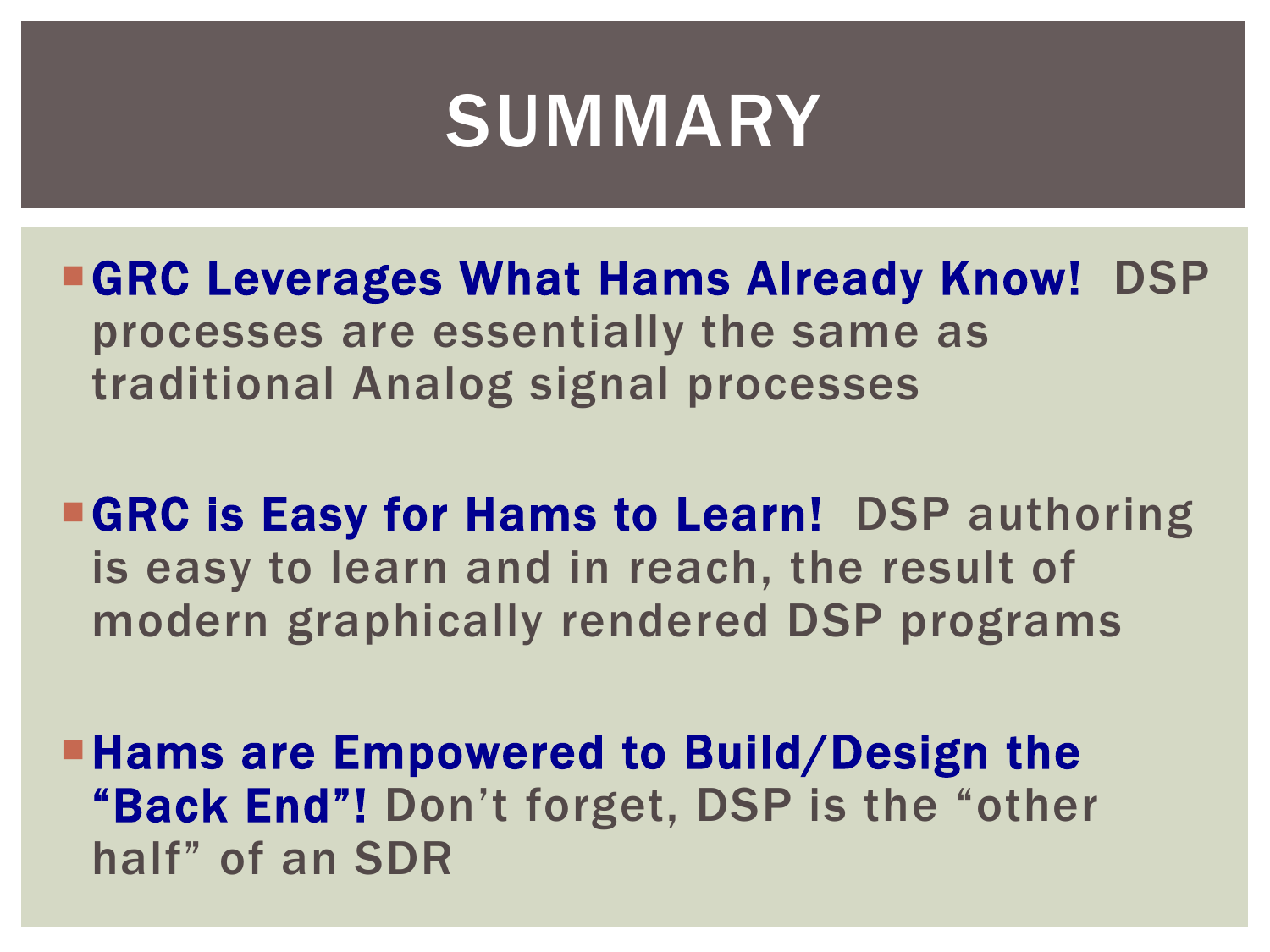### GNU RADIO

# ¡http://gnuradio.org/redmine/ projects/gnuradio

§http://www.ece.uvic.ca/ ~elec350/lab\_manual/ ar01s02.html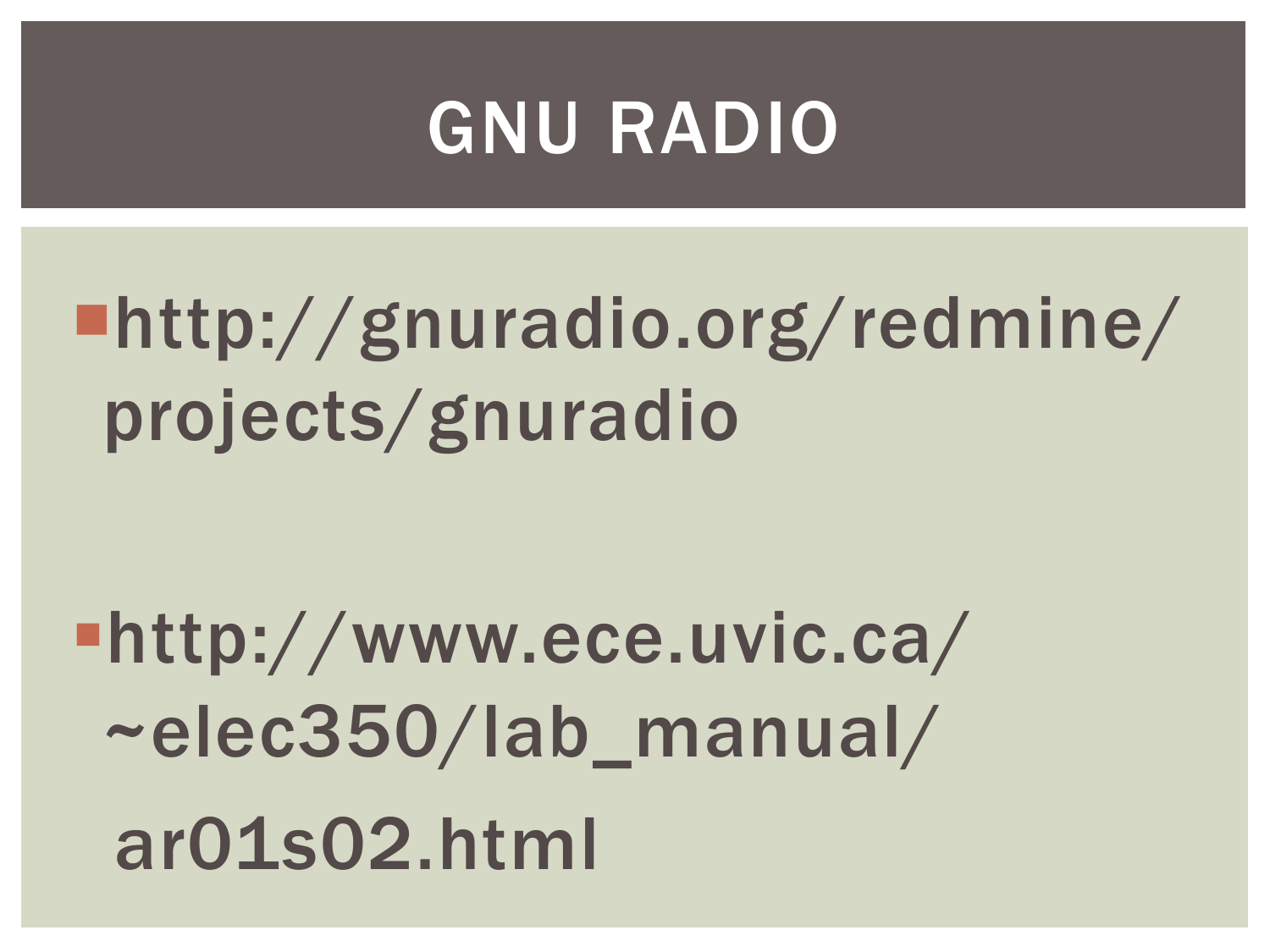### DSP REFERENCES

# **<u>■Understanding Digital Signal</u>** Processing, Richard Lyons, ISBN 0-201-63467-8

¡http://complextoreal.com/ Charan Langton